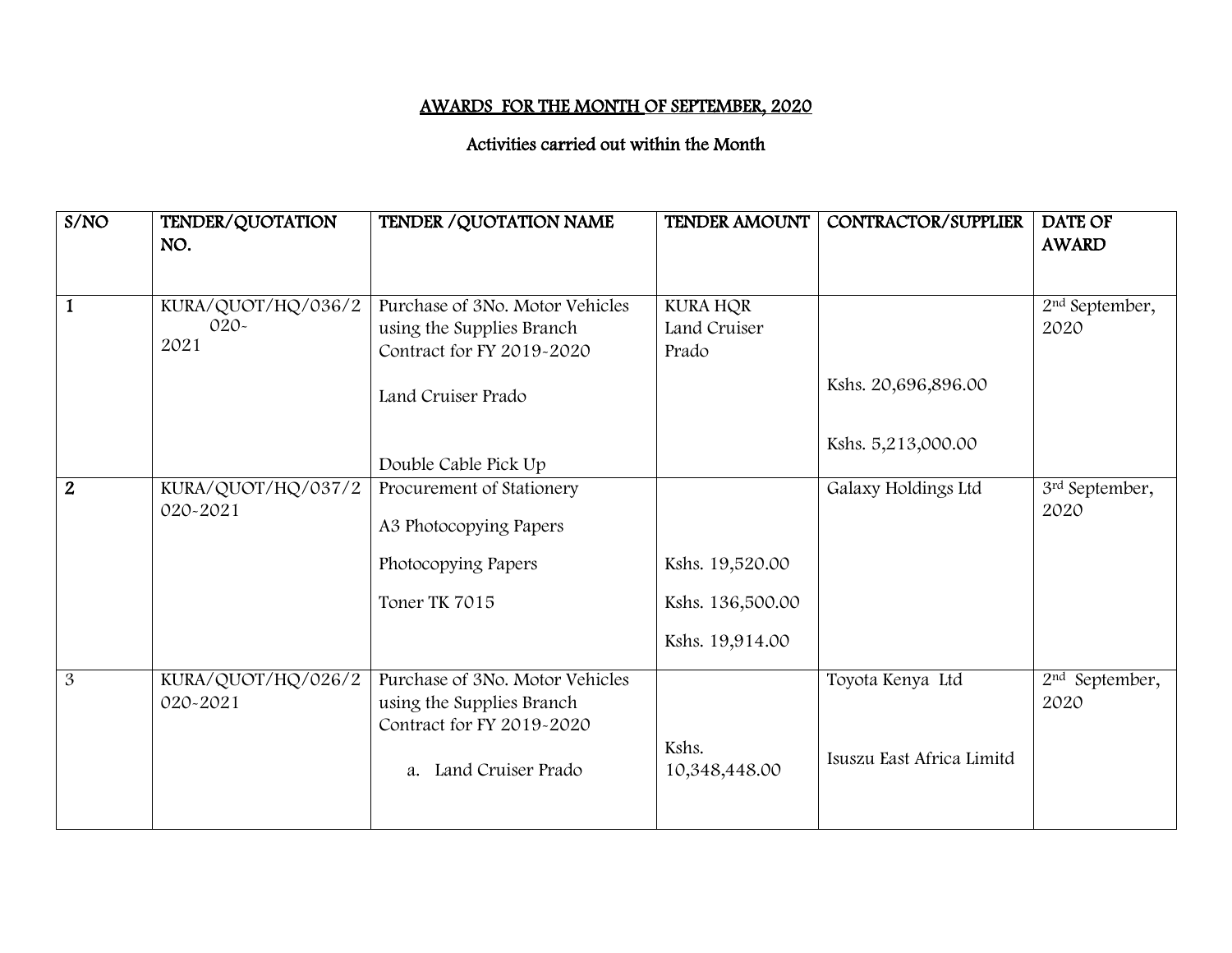|                |                                     | b. MTD-2139-045-18                                                      | Kshs.                     |                                          |                                    |
|----------------|-------------------------------------|-------------------------------------------------------------------------|---------------------------|------------------------------------------|------------------------------------|
|                |                                     | Double Cabin Pick Up                                                    | 5,213,000.00              |                                          |                                    |
| $\overline{4}$ | KURA/QUOT/HQ/043/2<br>020-2021      | Supply and Delivery of Tyres<br>195/R15 C12PR 106/104S                  | Kshs. 19,790.00           | Mwal Agencies Ltd                        | 3rd September,<br>2020             |
| 5              | KURA/DEV/HQ/337/20<br>$19-$<br>2020 | Construction of Ngong Road<br>Footbridges, Nairobi.                     | Kshs.<br>190,558,366.10   | Widescope Construction<br>Ltd,           | 31 <sup>st</sup> August,<br>2020   |
| 6              | KURA/DEV/HQ/340/20<br>19<br>$-2020$ | Rehabilitation of Innercore Estate<br>Roads                             | Kshs.<br>902,736,609.66   | Pinnie Agency Limited                    | 7 <sup>th</sup> September,<br>2020 |
| $\overline{7}$ | KURA/DEV/HQ/341/20<br>$19-$<br>2020 | Rehabilitation of Thika Town<br>Roads                                   | Kshs.<br>1,606,446,942.55 | Interways Works Limited                  | 7 <sup>th</sup> September,<br>2020 |
| 8              | KURA/DEV/HQ/331/20<br>$19-$<br>2020 | Rehabilitation of Mukuyu~<br>Kambwe Roads.                              | Kshs.<br>247,818,537.78   | Notchmark Supplies<br>Limited            | 8 <sup>th</sup> September,<br>2020 |
| 9              | KURA/DEV/HQ/335/20<br>$19-$<br>2020 | Upgrading to<br>Bitumen Standards<br><sub>of</sub><br>Nyeri Town Roads. | Kshs.<br>396,797,262.00   | Laton Engineering                        | 8 <sup>th</sup> September,<br>2020 |
| 10             | KURA/DEV/HQ/336/20<br>$19-$<br>2020 | Construction of<br>Kajiado Town Roads<br>Phase I.                       | Kshs.<br>588,450,594.06   | Star General Contractors<br>$(E.A)$ Ltd, | 8 <sup>th</sup> September,<br>2020 |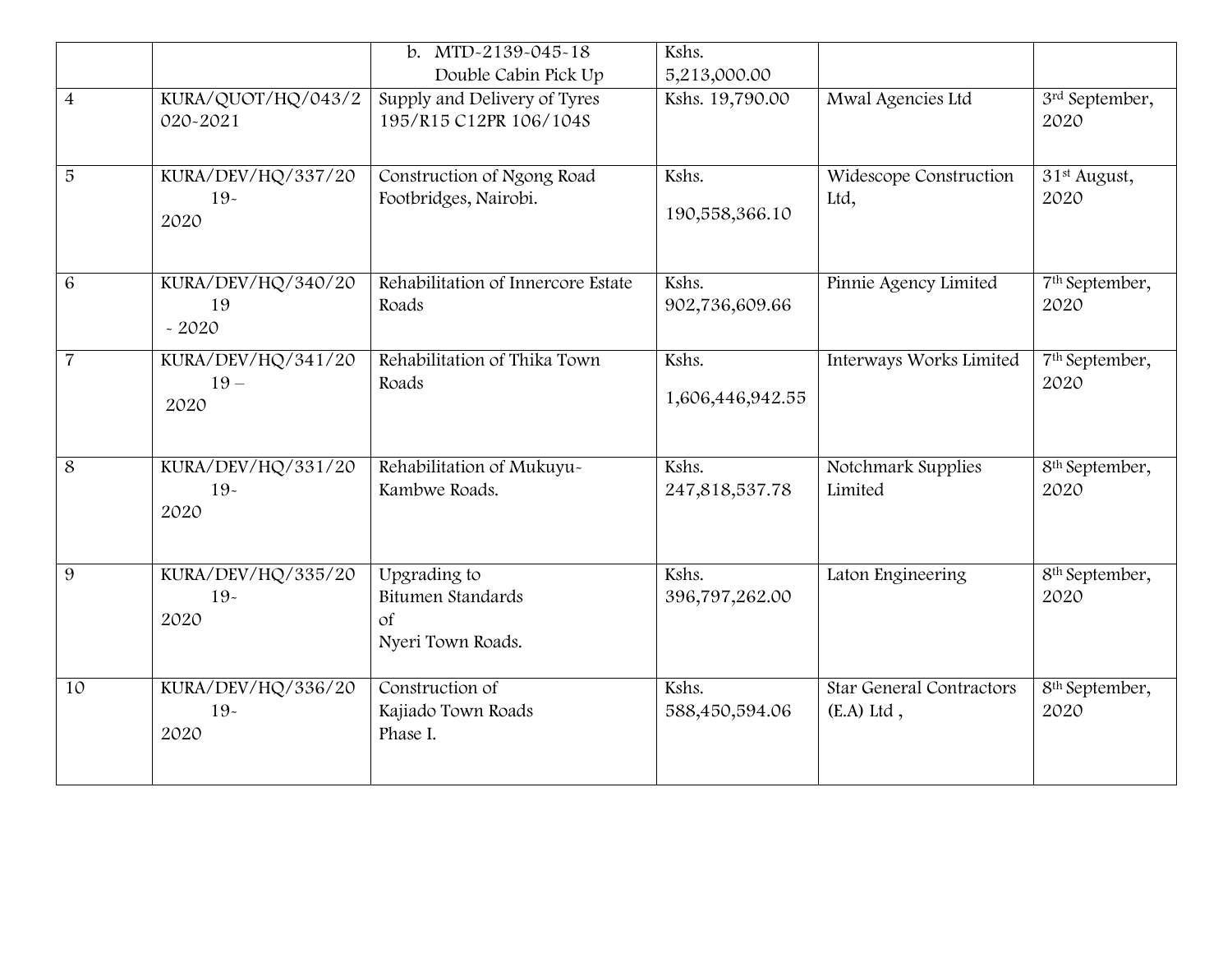| $\overline{11}$ | KURA/DEV/HQ/338/20 | Drainage                          | Kshs.            | Triarch Enterprises Ltd | 8 <sup>th</sup> September,  |
|-----------------|--------------------|-----------------------------------|------------------|-------------------------|-----------------------------|
|                 | $19-$              | Improvement & Nmt                 | 17,990,625.00    |                         | 2020                        |
|                 | 2020               | Construction on                   |                  |                         |                             |
|                 |                    | Kinshasa Road in                  |                  |                         |                             |
|                 |                    | Nairobi                           |                  |                         |                             |
|                 |                    |                                   |                  |                         |                             |
| 12              | QUOT/KURA/HQ/053/2 | Procurement of                    |                  | CIC General Insurance   | 11 <sup>th</sup> September, |
|                 | 020-2021           | Insurance Service                 |                  | Limited.                | 2020                        |
|                 |                    | For Two Land                      |                  |                         |                             |
|                 |                    | Cruiser                           |                  |                         |                             |
|                 |                    | Prado 3.01 298 Cc                 |                  |                         |                             |
|                 |                    | And One Double                    |                  |                         |                             |
|                 |                    | Cabin Pick UP                     | Kshs.675,716     |                         |                             |
|                 |                    | 4*4 LWB 200~                      |                  |                         |                             |
|                 |                    | <b>2500CC</b>                     |                  |                         |                             |
|                 |                    | Two Land Cruiser                  |                  |                         |                             |
|                 |                    | Prado                             | Kshs.170,225     |                         |                             |
|                 |                    | 3.01 298 Cc                       |                  |                         |                             |
|                 |                    | One                               |                  |                         |                             |
|                 |                    | Double Cabin Pick                 |                  |                         |                             |
|                 |                    | Up 4*4 LWB 200~                   |                  |                         |                             |
|                 |                    | <b>2500CC</b>                     |                  |                         |                             |
| 13              | QUOT/KURA/HQ/065/2 | Procurement of                    | Kshs.243,200.00  | The Galaxy Resort and   | 16 <sup>th</sup> September, |
|                 | 020~2021           | Conference Facility               |                  | Lounge                  | 2020                        |
|                 |                    | for Appointment of                |                  |                         |                             |
|                 |                    | Corruption Risk                   |                  |                         |                             |
|                 |                    | Assessment &                      |                  |                         |                             |
|                 |                    | Development of                    |                  |                         |                             |
|                 |                    | Mitigation                        |                  |                         |                             |
| 14              | KURA/NRB/220/2020~ | Emergency Upgrading of the        | Kshs.            | China Road & Bridge     | 18th September,             |
|                 | 2021               | Roads in Informal Settlements and | 5,449,675,375.52 | Corporation             | 2020                        |
|                 |                    | Densely Populated Areas in        |                  |                         |                             |
|                 |                    | Nairobi                           |                  |                         |                             |
|                 |                    |                                   |                  |                         |                             |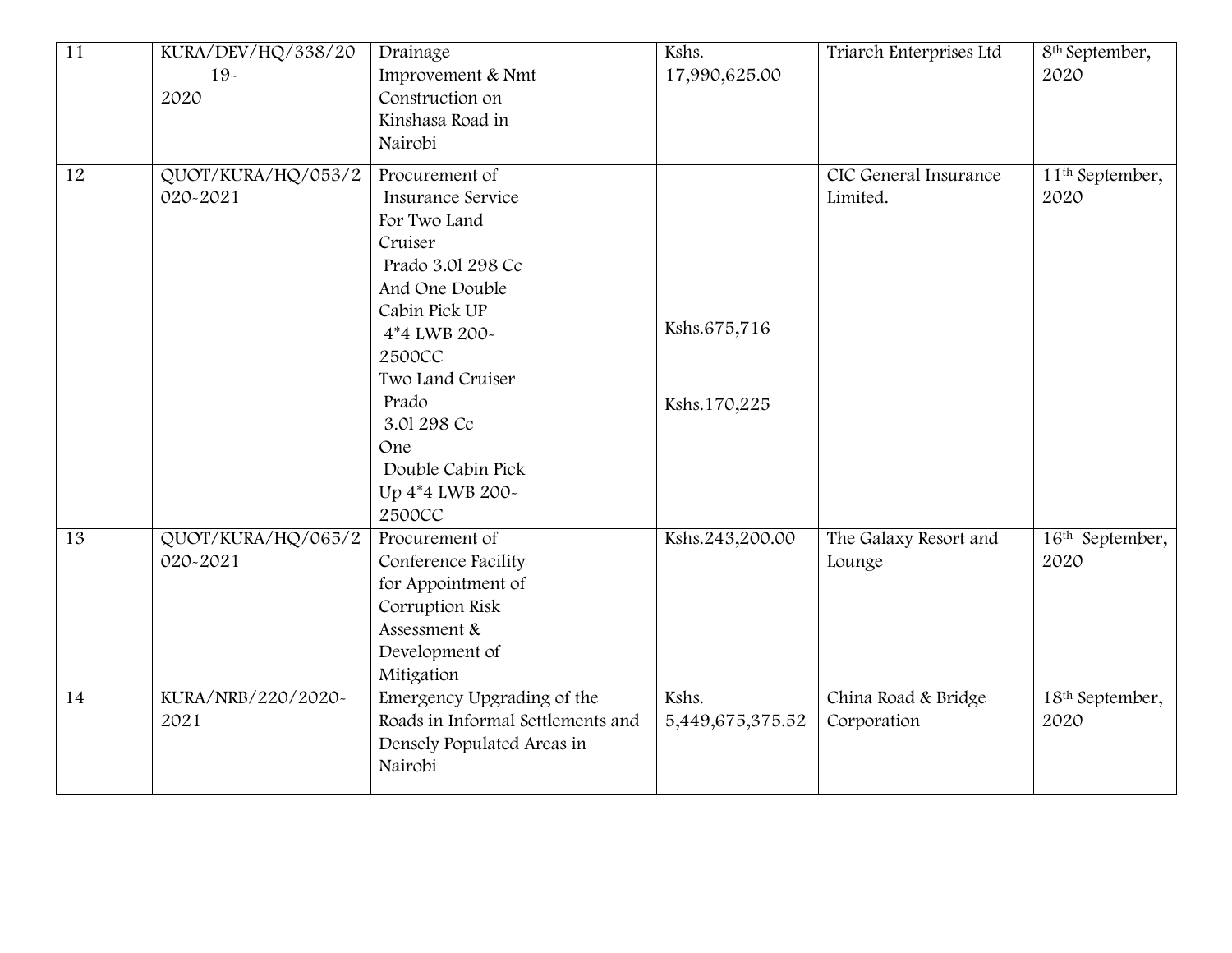| 15              | QUOT/KURA/HQ/068/2 | Training on alcohol           | Kshs. 240,000 | NACADA-National        | 22 <sup>nd</sup>  |
|-----------------|--------------------|-------------------------------|---------------|------------------------|-------------------|
|                 | 020-2021           | And drug                      |               | Authority for the      | September, 2020   |
|                 |                    | prevention and                |               | Campaign Against       |                   |
|                 |                    | management for                |               | Alcohol and Drug Abuse |                   |
|                 |                    | the year 2020-                |               |                        |                   |
|                 |                    | 2021-21st-25th                |               |                        |                   |
|                 |                    | September 2020                |               |                        |                   |
|                 |                    | held in Kisumu for            |               |                        |                   |
|                 |                    | Josiah Wandurua               |               |                        |                   |
|                 |                    | Eng. Merin                    |               |                        |                   |
|                 |                    | Koitalek,                     |               |                        |                   |
|                 |                    | Margaret Kimunge and Felistus |               |                        |                   |
|                 |                    | Matingi.                      |               |                        |                   |
| 16              | QUOT/KURA/HQ/060/2 | Procurement of                | Kshs.38,000   | Eton Hotel             | 22nd              |
|                 | 020-2021           | Conference Facility           |               |                        | September, 2020   |
|                 |                    | for Evaluation of             |               |                        |                   |
|                 |                    | Various Stationeries          |               |                        |                   |
|                 |                    | Under Framework               |               |                        |                   |
|                 |                    | Contract                      |               |                        |                   |
| $\overline{17}$ | QUOT/KURA/HQ/059/2 | Procurement of                | Kshs. 198,000 | Empolos Hotel          | $\overline{22nd}$ |
|                 | 020-2021           | Conference Facility           |               |                        | September, 2020   |
|                 |                    | For Preparation of            |               |                        |                   |
|                 |                    | Annual Report And             |               |                        |                   |
|                 |                    | Financial Statement           |               |                        |                   |
|                 |                    | For Financial Year            |               |                        |                   |
|                 |                    | Ended 30th June               |               |                        |                   |
|                 |                    | 2020                          |               |                        |                   |
| 18              | QUOT/KURA/HQ/064/2 | Repair of Electronic          | Kshs.         | Coseke (K) limited     | $\overline{22nd}$ |
|                 | 020-2021           | movable shelves               |               |                        | September, 2020   |
|                 |                    | (Request for Direct           |               |                        |                   |
|                 |                    | Procurement)                  |               |                        |                   |
| 19              | QUOT/KURA/HQ/052/2 | Air Ticket for                |               | Attic travel           | 31ST August       |
|                 | 020-2021           | Ironoh/Joyline                |               |                        | 2020              |
|                 |                    | Chepkemoi                     | Kshs.13,900   |                        |                   |
|                 |                    | Imuna/Grace                   |               |                        |                   |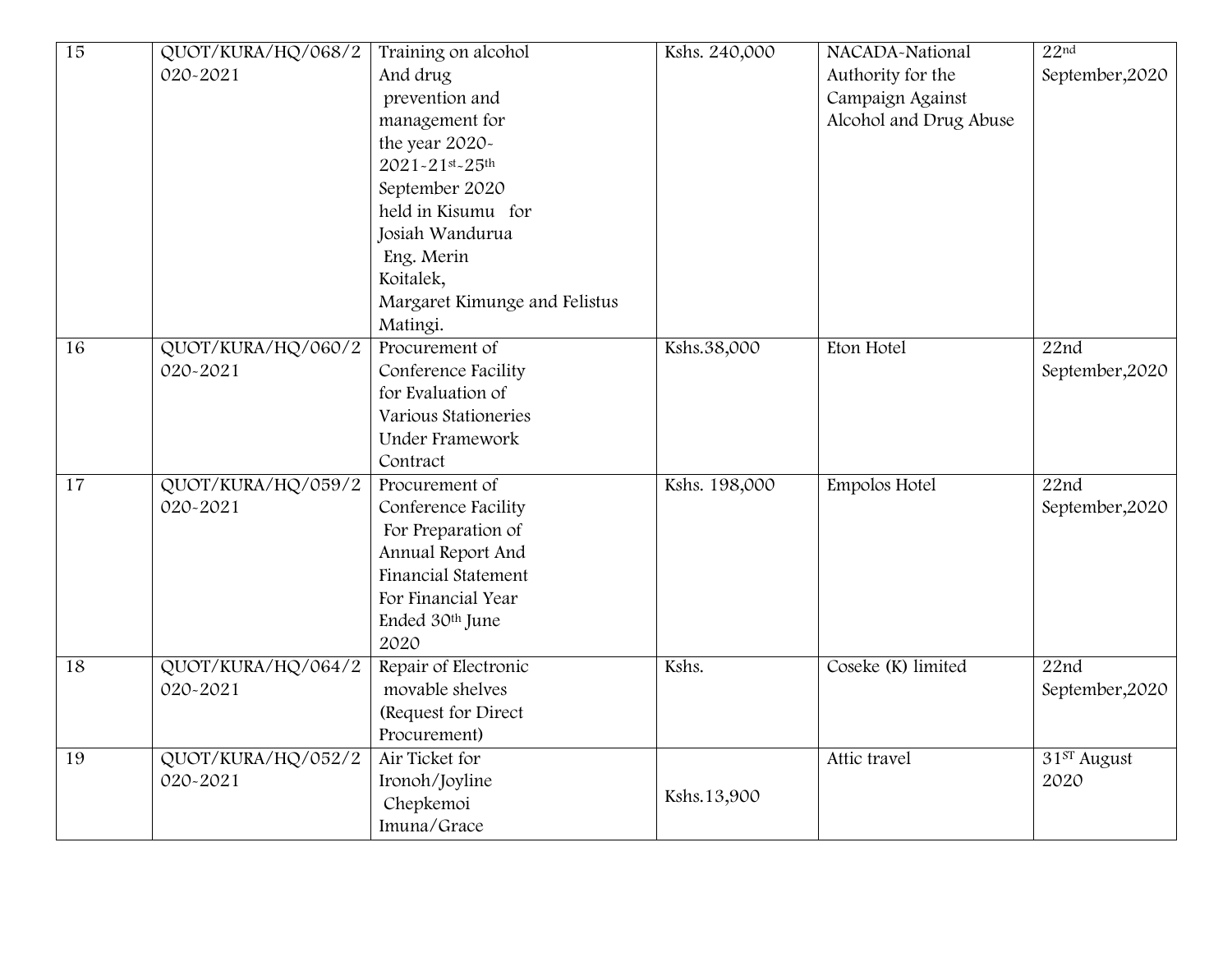|                 |                                |                                                                                                                                  | Kshs.13,900                                                          |                                                    |                                     |
|-----------------|--------------------------------|----------------------------------------------------------------------------------------------------------------------------------|----------------------------------------------------------------------|----------------------------------------------------|-------------------------------------|
| $\overline{20}$ | QUOT/KURA/HQ/076/2<br>020-2021 | For procurement<br>of Air tickets for<br><b>KURA Staff</b><br>members to Kisumu<br>(Margaret Kimunge<br>and Felistas<br>Katunge) | Kshs.<br>Margaret Kimunge<br>24,500<br>Felistas<br>Katunge<br>24,500 | Keysa Tours                                        | 29 <sup>th</sup><br>September, 2020 |
| 21              | QUOT/KURA/HQ/074/2<br>020-2021 | For Repairs Of<br>Mitsubishi D/CAB<br>GKA 903 L.                                                                                 | Kshs.124,360.32                                                      | Simba Corporation                                  | 29th<br>September, 2020             |
| 22              | QUOT/KURA/HQ/075/2<br>020-2021 | For Major Service<br>of Toyota Prado<br>KCK 506 U.                                                                               | Kshs.42,101.00                                                       | Toyota Kenya                                       | 29th<br>September, 2020             |
| 23              | QUOT/KURA/HQ/034/2<br>020-2021 | For Procurement of<br>ARCH-CAD<br>software                                                                                       | Kshs.345,595                                                         | East African Data<br>Handlers.                     | 29th<br>September, 2020             |
| $\overline{24}$ | QUOT/KURA/HQ/026/2<br>020-2021 | For preventive<br>maintenance<br>of ICT assets                                                                                   |                                                                      |                                                    | 29th<br>September, 2020             |
|                 |                                | preventive                                                                                                                       | Kshs.                                                                |                                                    |                                     |
|                 |                                | maintenance lot 1<br>part repairs                                                                                                | 1,800,000<br>796,000                                                 | Elite Great Venture Ltd<br>Elite Great Venture Ltd |                                     |
|                 |                                | preventive<br>maintenance lot 2                                                                                                  | Kshs.<br>707,528                                                     | <b>MFI</b> Document Solutions<br>Ltd               |                                     |